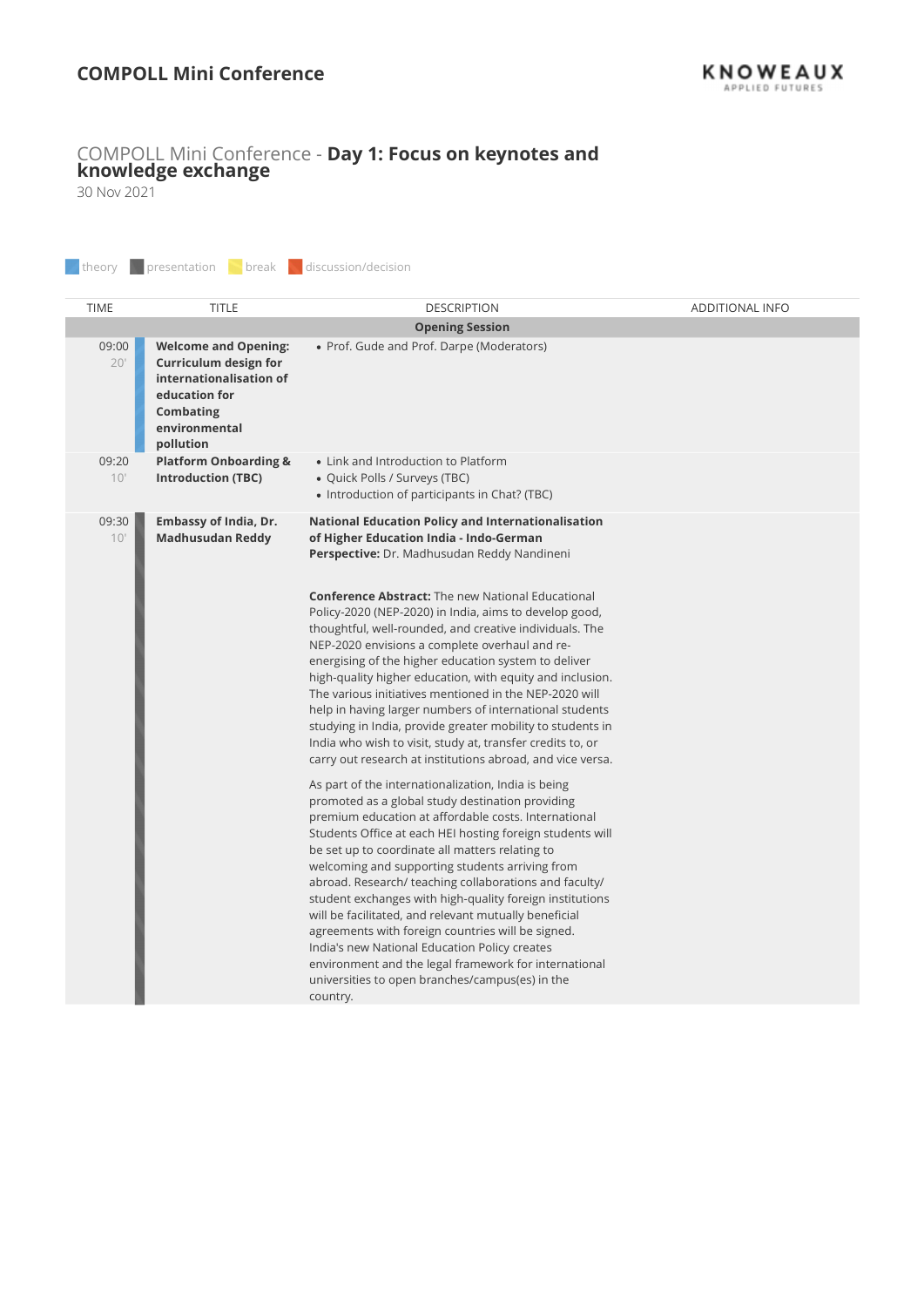| <b>TIME</b><br>09:40 | <b>TITLE</b><br>DAAD India, Ms Shikha                                                                             | <b>DESCRIPTION</b><br>Indo German Cooperation: way forward: Shikha Sinha                                                                                                                                                                                                                                                                                                                                                                                                                                                                                                                                                                                                                                               | ADDITIONAL INFO |
|----------------------|-------------------------------------------------------------------------------------------------------------------|------------------------------------------------------------------------------------------------------------------------------------------------------------------------------------------------------------------------------------------------------------------------------------------------------------------------------------------------------------------------------------------------------------------------------------------------------------------------------------------------------------------------------------------------------------------------------------------------------------------------------------------------------------------------------------------------------------------------|-----------------|
| 10'                  | Sinha                                                                                                             | Conference Abstract: DAAD promotes academic<br>exchange between Germany and India, Bangladesh,<br>Bhutan, Nepal and Sri Lanka. It provides information<br>about education in Germany, grants scholarships to<br>students, invites scientists from Bangladesh, Bhutan,<br>India, Nepal and Sri Lanka to Germany as well as those<br>from Germany to these countries, and supports bilateral<br>research projects. Ms. Shikha Sinha (DAAD Regional<br>Office in New Delhi) will present cooperation projects<br>between India and Germany, and talk about the role of<br>DAAD, the upcoming DWIH connecTING portal, and<br>future activities of DAAD in networking and<br>digitalisation.                                |                 |
| 09:50                | <b>Break</b>                                                                                                      |                                                                                                                                                                                                                                                                                                                                                                                                                                                                                                                                                                                                                                                                                                                        |                 |
| 10'                  |                                                                                                                   |                                                                                                                                                                                                                                                                                                                                                                                                                                                                                                                                                                                                                                                                                                                        |                 |
| 10:00<br>10'         | <b>UNESCO CIPSEM Centre</b><br>for International<br><b>Postgraduate Studies</b><br>of Environmental<br>Management | Session 1: E-Curriculum Design for International Education in Sustainability (ILK TUD, Germany)<br>Suddenly online - lessons learned while organising<br>online trainings for environmental decision makers:<br>Dr. Patrícia Gallo<br>Conference Abstract: How to organize engaging full-<br>time online courses for environmental experts spread<br>across many time zones working under partially<br>challenging technical conditions? We will share what we<br>have learned in terms of curriculum design, establishing<br>a community spirit and transfer of new skills &<br>knowledge into the participants' working lives since the<br>beginning of the COVID-induced transformation of our<br>course programme. |                 |
| 10:10<br>10'         | UNU FLORES,<br><b>International Master</b><br><b>Programs</b>                                                     | Representing UNU-FLORES personnel and format:<br>Lulu Zhang and Christina Froemder<br><b>Conference Abstract: UNU-FLORES has gained a</b><br>considerable amount of experience in international<br>capacity building projects and educational programmes.<br>On the COMPOLL Mini Conference we will share our<br>expertise in developed postgraduate programmes<br>(Master Thesis's Programmes, Doctoral Programmes<br>with TU Dresden), international lecture series<br>(International Water Colloquium) and the running<br>project in curricula design on environmental education<br>(Curricula Development within the Chair for<br>Sustainability and Innovation project).                                          |                 |
| 10:20<br>10'         | HTW Dresden, VEMIWA:<br>Prof. Dr. Kathrin Harre                                                                   | <b>VEMIWA - How Environmental Research is</b><br>integrated into Educational Programs: Prof. Dr.<br>Kathrin Harre<br><b>Conference Abstract:</b> The junior research group<br>VEMIWA is working on the highly topical issue of<br>microplastic pollution and is developing a new, cost-<br>effective and time-saving method for identifying and                                                                                                                                                                                                                                                                                                                                                                        |                 |
|                      |                                                                                                                   | quantifying microplastics in sediments and soils. The<br>integration of research results into selected Master's<br>courses is an integral part of this project, providing a<br>high motivation factor for the students involved. At the<br>same time, high-profile actions increase public<br>awareness of environmental engineering tasks and<br>support the recruitment of students for STEM subjects.<br>(Prof. Dr. Thomas Grischek, Prof. Dr. Martin Socher,<br>Prof. Dr. M.-P. Schmidt and Prof. Dr. Kathrin Harre)                                                                                                                                                                                               |                 |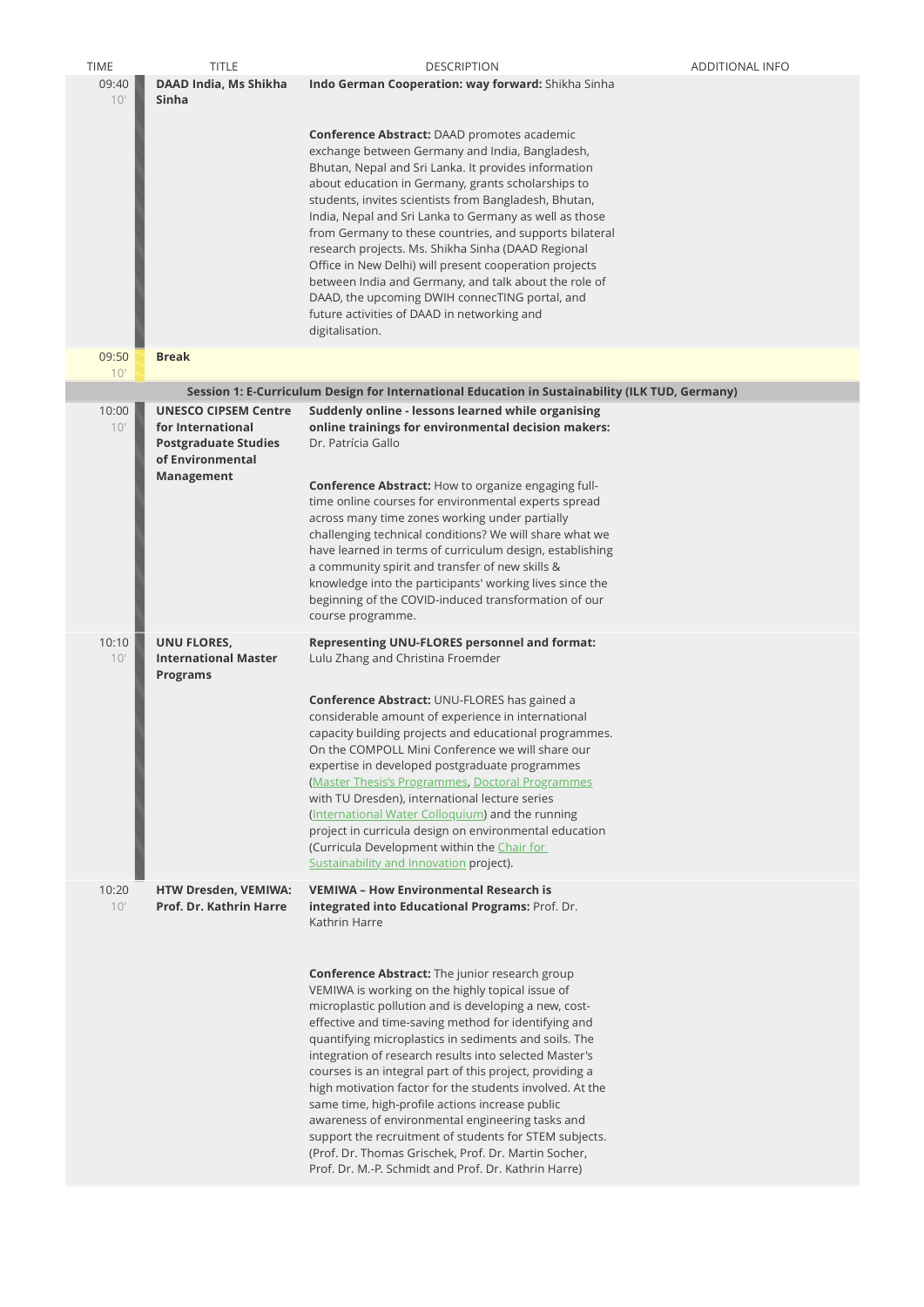| <b>TIME</b>  | <b>TITLE</b>                            | <b>DESCRIPTION</b>                                                                                                                                                                                                                                                                                                                                                                                                                                                                                                                                                                                                                                                                                                                                                                                                                                                                                                                                               | <b>ADDITIONAL INFO</b> |
|--------------|-----------------------------------------|------------------------------------------------------------------------------------------------------------------------------------------------------------------------------------------------------------------------------------------------------------------------------------------------------------------------------------------------------------------------------------------------------------------------------------------------------------------------------------------------------------------------------------------------------------------------------------------------------------------------------------------------------------------------------------------------------------------------------------------------------------------------------------------------------------------------------------------------------------------------------------------------------------------------------------------------------------------|------------------------|
| 10:30<br>30' | <b>Round Table</b><br><b>Discussion</b> | • Chair: Prof. Dr. Maik Gude, ILK TUD and Dr. Anna<br>Görner, Course director CIPSEM<br>• Moderation and conference platform - Knoweaux<br>Berlin                                                                                                                                                                                                                                                                                                                                                                                                                                                                                                                                                                                                                                                                                                                                                                                                                |                        |
| 11:00<br>30' | <b>Break</b>                            |                                                                                                                                                                                                                                                                                                                                                                                                                                                                                                                                                                                                                                                                                                                                                                                                                                                                                                                                                                  |                        |
|              |                                         | Session 2: < Name> IIT Delhi, India                                                                                                                                                                                                                                                                                                                                                                                                                                                                                                                                                                                                                                                                                                                                                                                                                                                                                                                              |                        |
| 11:30<br>10' | Prof. Mayank Kumar                      | The Delhi Smog: A global and historical perspective:<br>Mayank Kumar                                                                                                                                                                                                                                                                                                                                                                                                                                                                                                                                                                                                                                                                                                                                                                                                                                                                                             |                        |
|              |                                         | <b>Conference Abstract:</b> The discussion will be on<br>conveying the key characteristics of Delhi's air pollution<br>in relationship with historical air pollution episodes in<br>major world cities such as London and Los Angeles. This<br>discussion is intended to provide the basis for the<br>introductory pedagogy on the topic of severe air<br>pollution in Delhi-NCR and the larger Indo-Gangetic                                                                                                                                                                                                                                                                                                                                                                                                                                                                                                                                                    |                        |
| 11:40        | Prof. Bahni Ray                         | Plain.<br>Mitigation techniques to combat air pollution: Bahni                                                                                                                                                                                                                                                                                                                                                                                                                                                                                                                                                                                                                                                                                                                                                                                                                                                                                                   |                        |
| 10'          |                                         | Ray<br><b>Conference Abstract:</b> The intensity of air pollution<br>depends on (a) pollutants from various sources, (b) their<br>dispersion rate, (c) the concerned space getting affected,<br>and most importantly (d) pollutant residence time. In<br>this talk, I will present the various mitigation techniques<br>which are used in practice. Based on the above four<br>factors, the techniques which are best suited will be<br>discussed. In the end, a possible curriculum for this<br>topic will be addressed.                                                                                                                                                                                                                                                                                                                                                                                                                                        |                        |
| 11:50<br>10' | Prof. Ashish Darpe                      | Design of Acoustic Barrier to Mitigate Noise<br>Pollution at IGI Airport New Delhi: Ashish Darpe                                                                                                                                                                                                                                                                                                                                                                                                                                                                                                                                                                                                                                                                                                                                                                                                                                                                 |                        |
|              |                                         | <b>Conference Abstract:</b> Facing several complaints, the<br>Delhi International Airport Limited enlisted several<br>measures to mitigate the noise pollution associated with<br>air traffic at the Indira Gandhi International Airport<br>owing to its location within the city limits. One of these<br>measures involved exploring the possibility of<br>containing the noise generated immediately after the<br>touchdown of an aircraft from transmitting to the<br>nearby residential areas. It was contemplated to design<br>and build an acoustic barrier accounting for various<br>aspects of the ground situation. The runway in question<br>is one of the biggest measuring more than 4000 meters.<br>Although the basic design involves a relatively simple<br>concept, this particular runway had an interesting<br>ground topology and that necessitated elaborate design<br>calculations. The same will be briefly discussed during<br>this talk. |                        |
| 12:00<br>30' | <b>Round Table</b><br><b>Discussion</b> | • Chair: Prof. D Dasgupta and Prof. Ashish K Darpe<br>• Moderation and conference platform - Knoweaux<br><b>Berlin</b>                                                                                                                                                                                                                                                                                                                                                                                                                                                                                                                                                                                                                                                                                                                                                                                                                                           |                        |
| 12:30<br>20' | <b>Checkout and Closing</b>             | • Prof. Gude and Prof. Darpe (Moderators)<br>$\bullet$ Q&A<br>• Program Overview Day 2                                                                                                                                                                                                                                                                                                                                                                                                                                                                                                                                                                                                                                                                                                                                                                                                                                                                           |                        |
| 12:50<br>10' | <b>Buffer</b>                           |                                                                                                                                                                                                                                                                                                                                                                                                                                                                                                                                                                                                                                                                                                                                                                                                                                                                                                                                                                  |                        |
| 13:00        |                                         |                                                                                                                                                                                                                                                                                                                                                                                                                                                                                                                                                                                                                                                                                                                                                                                                                                                                                                                                                                  |                        |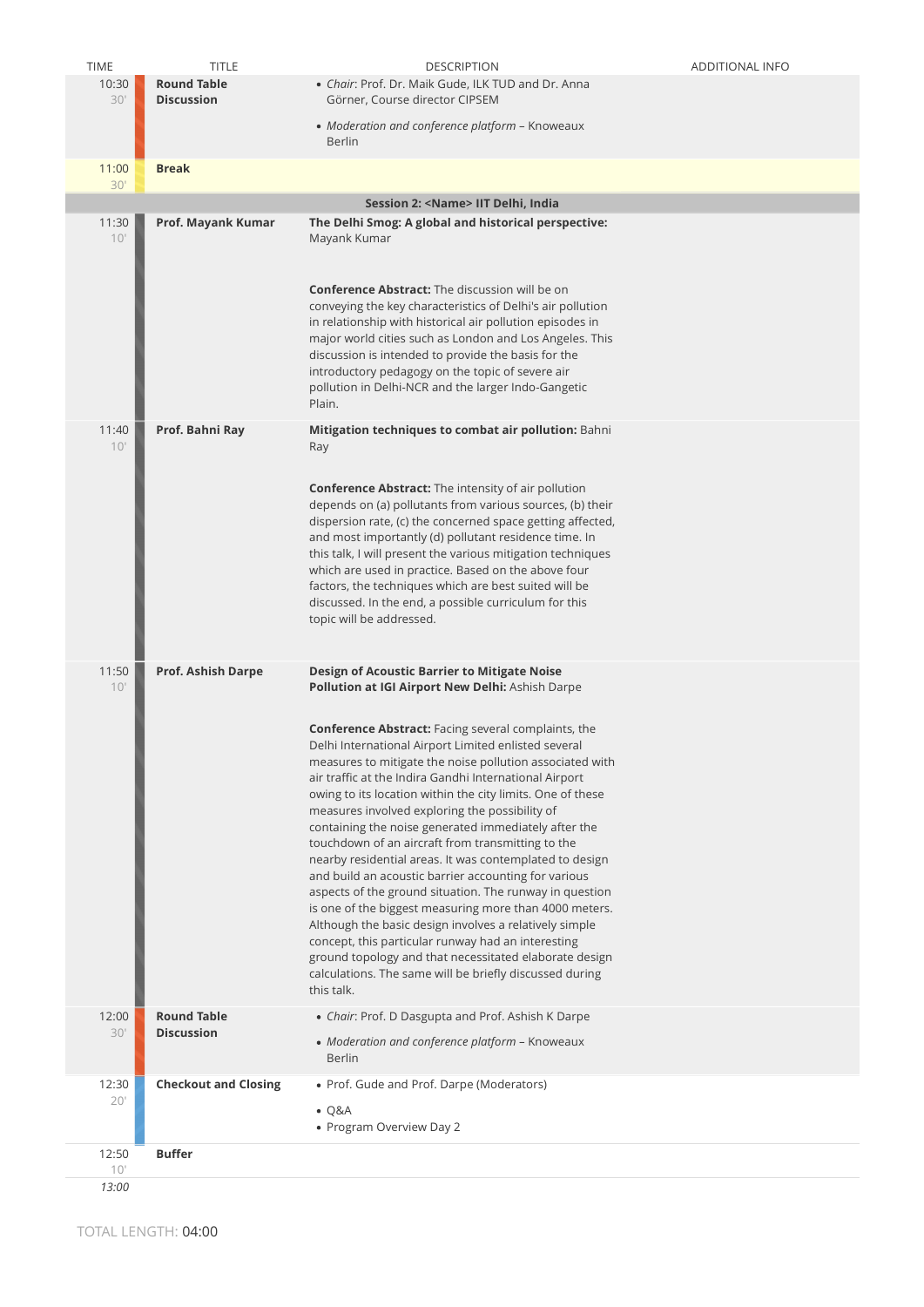## COMPOLL Mini Conference - Day 2: Focus on Workshops and **KNOWEAUX**  $\mathop{\mathsf{concrete}}\nolimits$  Collaboration between both faculties in the contraction of  $\mathbb{A}^{\mathsf{PPL}}$

|                                | 01 Dec 2021                                                           | COMPOLL Mini Conference - Day 2: Focus on Workshops and concrete Collaboration between both faculties                                                                                                                                                                                                                                                                                                                                                                   | <b>KNOWEAUX</b><br>APPLIED FUTURES |
|--------------------------------|-----------------------------------------------------------------------|-------------------------------------------------------------------------------------------------------------------------------------------------------------------------------------------------------------------------------------------------------------------------------------------------------------------------------------------------------------------------------------------------------------------------------------------------------------------------|------------------------------------|
| theory                         |                                                                       | <b>Solution</b> break exercise representation discussion/decision                                                                                                                                                                                                                                                                                                                                                                                                       |                                    |
| <b>TIME</b>                    | <b>TITLE</b>                                                          | <b>DESCRIPTION</b><br><b>Opening Session</b>                                                                                                                                                                                                                                                                                                                                                                                                                            | ADDITIONAL INFO                    |
| 09:00<br>15'                   | <b>Welcome and Opening</b>                                            | • Prof. Ashish Darpe and Prof. Dr. Niels Modler<br>(Moderators)<br>• Review of results DAY 1                                                                                                                                                                                                                                                                                                                                                                            |                                    |
| 09:15<br>15'                   | <b>Platform Feedback or</b><br><b>Surveys (TBD)</b>                   | · Quick Polls / Surveys (TBC)<br>· Q&A / Open Mic? (TBC)                                                                                                                                                                                                                                                                                                                                                                                                                |                                    |
| 09:30                          | <b>Briefing to Workshop</b>                                           |                                                                                                                                                                                                                                                                                                                                                                                                                                                                         |                                    |
| 5'<br>09:35<br>10'             | <b>Sessions</b><br><b>Short Break,</b><br><b>Participants move to</b> |                                                                                                                                                                                                                                                                                                                                                                                                                                                                         |                                    |
|                                | <b>Breakout Sessions</b>                                              |                                                                                                                                                                                                                                                                                                                                                                                                                                                                         |                                    |
|                                |                                                                       | Workshops (Participants are divided into 2 groups, both workshops run in parallel, after 30 minutes switch of groups)                                                                                                                                                                                                                                                                                                                                                   |                                    |
| 09:45<br>$\bigcirc$            |                                                                       | · Workshop A, Group 1<br>• Workshop B, Group 2                                                                                                                                                                                                                                                                                                                                                                                                                          |                                    |
| 09:45<br>$30^{\circ}$          | Workshop A+B in<br>parallel                                           | (A) E-Teaching: Tools and Didactics for Pollution<br><b>Aware Engineering (ILK TUD, Germany)</b><br>Facilitators:<br>· Prof. Dr. Niels Modler<br>• Prof. Sanjeev Sanghi (IITD)<br>Contributors:<br>· Dipl.-Ing. Christoph Laabs (ZiLL)<br>• MA Franzisca Scallan (FIT)<br>(B) Research activities on pollution control and their<br>integration in curriculum design (IIT Delhi, India)<br>Facilitators:<br>• Prof. A K Darpe (IITD)<br>• Dr. Albert Langkamp (ILK TUD) | CLEAR GOALS to ensure outcome      |
| 10:15<br>$5'$                  | <b>Participants switch</b><br><b>Workshops</b>                        | • Workshop A, Group 2<br>• Workshop B, Group 1                                                                                                                                                                                                                                                                                                                                                                                                                          |                                    |
| 10:20<br>$30^{\circ}$<br>10:50 | Workshop A+B in<br>parallel<br><b>Break</b>                           | Details above                                                                                                                                                                                                                                                                                                                                                                                                                                                           |                                    |
| 15'                            |                                                                       |                                                                                                                                                                                                                                                                                                                                                                                                                                                                         |                                    |
| 11:05                          | <b>Results Workshop A</b>                                             | <b>Presentation of Workshop Results</b><br>· Prof. Dr. Niels Modler                                                                                                                                                                                                                                                                                                                                                                                                     |                                    |
| 10'<br>11:15                   | <b>Results Workshop B</b>                                             | · Prof. Sanjeev Sanghi (IITD)<br>• Prof. A K Darpe (IITD)                                                                                                                                                                                                                                                                                                                                                                                                               |                                    |
| 10'                            |                                                                       | • Dr. Albert Langkamp (ILK TUD)                                                                                                                                                                                                                                                                                                                                                                                                                                         |                                    |
| 11:25<br>$5'$                  | Q&A / Discussion                                                      |                                                                                                                                                                                                                                                                                                                                                                                                                                                                         |                                    |
| 11:30                          | <b>Break</b>                                                          |                                                                                                                                                                                                                                                                                                                                                                                                                                                                         |                                    |